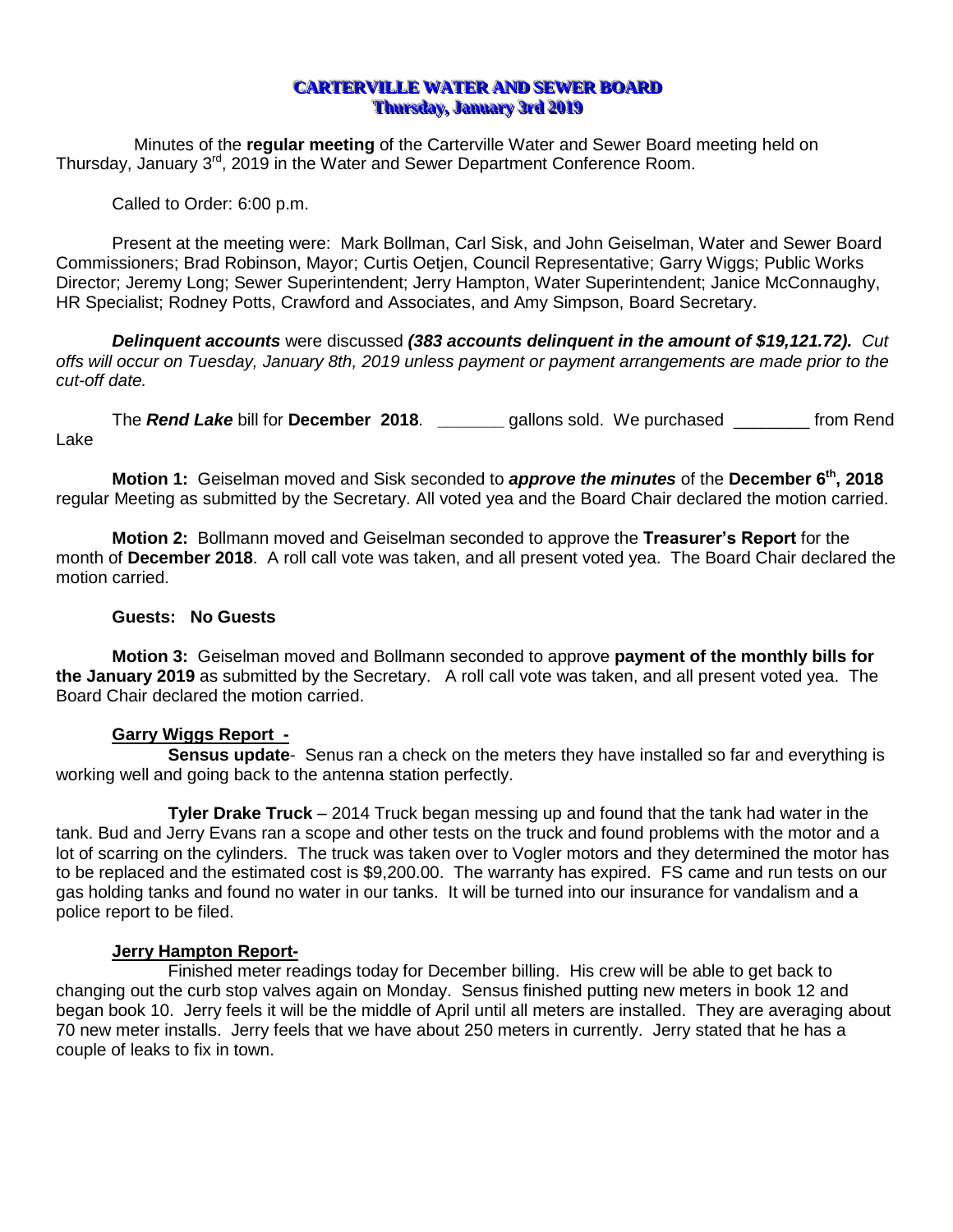#### **Jeremy Long Sewer Report-**

**Rotor Rebuild** – New one that has been rebuilt is running great. The next rotor will cost more money due to not having any flights. Jeremy stated it will cost \$8,000 in flights plus other parts about \$4,000. Jeremy feels it will cost approximately \$12,000.00.

**Motion 4:** Bollmann moved and Geiselman seconded to **rebuild a second rotor up to \$10,000 plus left over funds from 1st rotor** submitted by the Secretary. A roll call vote was taken, and all present voted yea. The Board Chair declared the motion carried.

**SEDAC** – Jeremy did the survey online. Jeremy handed out paperwork showing our energy uses. The company's base line is 1,000 kw for every million gallons used. We are at 3791 not using this formula or even the many lift stations we have. This study found that we are processing rainwater even a month later which is causing a huge inflow problem. Rodney said the report will be very helpful in obtaining financing for new plant.

**Arbor Drive** – Dean Bush is coming Saturday and will replace everything like bolts, flanges, pipes etc. \$9,000 has already been approved for this project. Ken Hall is checking the pump and found that it is an electrical overload.

**Valley Drive –** Found a boat anchor tied to the floats. We removed the anchor and Ronnie Modglin helped with repairs and now is running great.

**East Grand -** Dean Bush will see if the current hatch we have will fit this lift station. If it does not fit there is a company that will make a riser form to make this hatch fit.

**Pond Retaining Levee** – We need to build the back retaining wall up once the weather clears up. This is the Northwest side and we do have the dirt to fix this problem

**Polymer Mixer Repair** – Ours was made back in 1985. A new one is \$7,000 but Jeremy found a company that can repair and will get more information.

**Sludge Application at the 40 –** Is a muddy mess and trucks getting stuck. Garry suggested to dig a huge hole at the 40 and the permit is already approved. Jerry Hampton opposes this at the 40 due to the smell being in town. He suggests keeping it at the sewer plant. EPA would not let us put a pad at the 40 but would permit it at the sewer plant.

**Grease Ordinance –** Some businesses were following the ordinance. Most businesses were not complying. Jeremy found out that a grease removal company was coming to clear these traps but the pictures showed that they were not being done completely. Jeremy watched the company clean out Tequilla's and Hardees traps. They found out that Ace Grease was coming in town at 3:00 am and not do the service. Jeremy has not heard from Dominoe's, McDonald's, and Pizza Express. Jeremy asked if a certified letter could go out quarterly to the businesses that do not comply. Mayor Robinson recommended that we offer them to take a picture and text the receipt to Jeremy to keep them compliant.

**Motion 5:** Bollmann moved and Sisk seconded to approve the following **leak credits**:

## **Leak Credits**

| 11-0301 | Don Gentry, 117 W. Grand      | \$61.71             |
|---------|-------------------------------|---------------------|
| 14-4630 | Judy Jones, 201 DewMaine Lane | \$7.75              |
| 09-3040 | Jim Campbell, 513 Jackson     | \$148.96<br>\$79.85 |

A roll call vote was taken, and all present voted yea. The Board Chair declared the motion carried*.*